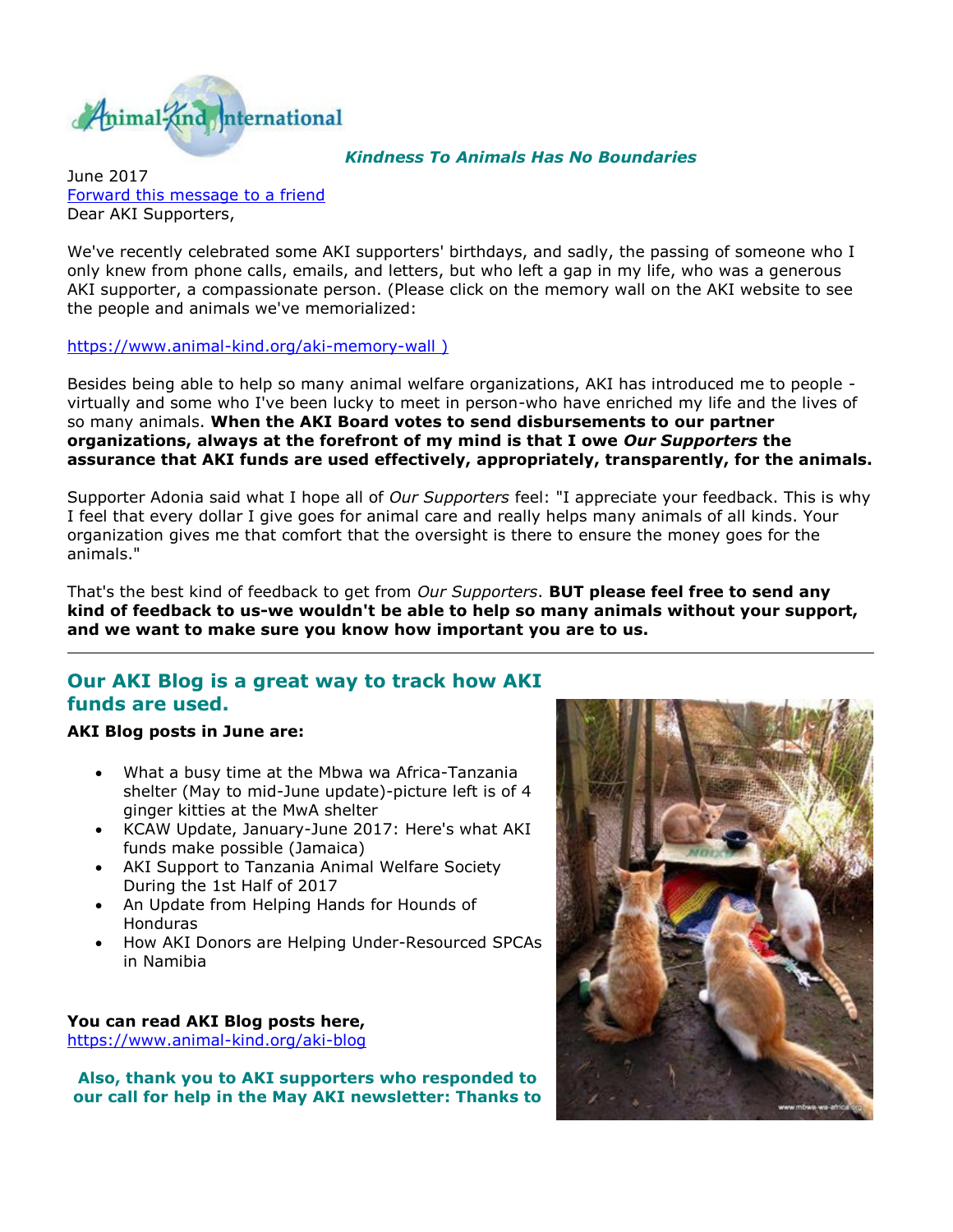**you, we raised enough money so that Nune with Save the Animals-Armenia was able to cover the costs of surgery** 

**(for the supplies; the human doctor did the surgery at no cost) on 2 shelter dogs' legs.**

# **AKI Supporters helped 698 donkeys at a 2 week Vet Outreach Clinic!**

Entirely funded by AKI donors, Tanzania Animal Welfare Society held an extended Veterinary Outreach Clinic during which 698 donkeys were helped. TAWESO vets and assistants de-wormed, dressed wounds and treated tick-borne diseases, eye problems, lameness, and skin problems, and talked to the owners and local children about how to take care of their working donkeys.

**With your support, we can continue to help working donkeys in Tanzania's rural mountain villages of Mpwapwa district, TAWESO's area of focus. Read more and designate your donation here:** 

[https://www.animal-kind.org/aki-tanzania](http://cts.vresp.com/c/?AnimalKindInternatio/7795d8407c/f33df9aebc/449b23e8f2)



#### **Have-a-Heart Mobile (Namibia) sterilizes 18 dogs, 5 cats thanks to AKI donors!**

And HAH treated 1 puppy and 1 older dog for parasites and gave the owners doggy vitamins. Numbers are nice, but pictures tell the real story. Like the picture to the left: Security is so comfortable and secure while waiting to be seen (and neutered) at the HAH-Mobile clinic, he fell asleep in owner Johannes David's lap.

## **Beautiful (and blind) Wagter was brought to the HAH-Mobile Clinic by his very loving owner.**

Wagter is 1 of the 18 dogs and 5 cats neutered at Have-a-Heart-Mobile's Clinic in Okahandja in June. Wagter used to run after female dogs in heat, and his owner was always so worried about him. As a blind dog, he'd sometimes get attacked by the tough dogs in the community. Now that he's neutered, Wagter's owner hopes he will stay closer to home.

This HAH-Mobile clinic in Okahandja was the 1st time s/n services were made available for the cats and dogs of Okahandja's Fyf Rand Kamp (but this won't be the last visit!). As usual, HAH-Mobile was "overrun and overwhelmed by the many, many caring owners who wanted their pets sterilised."





24,000 people live in the Nau-Aib township and another 5,000 people live in the Five Dollar (Rand)